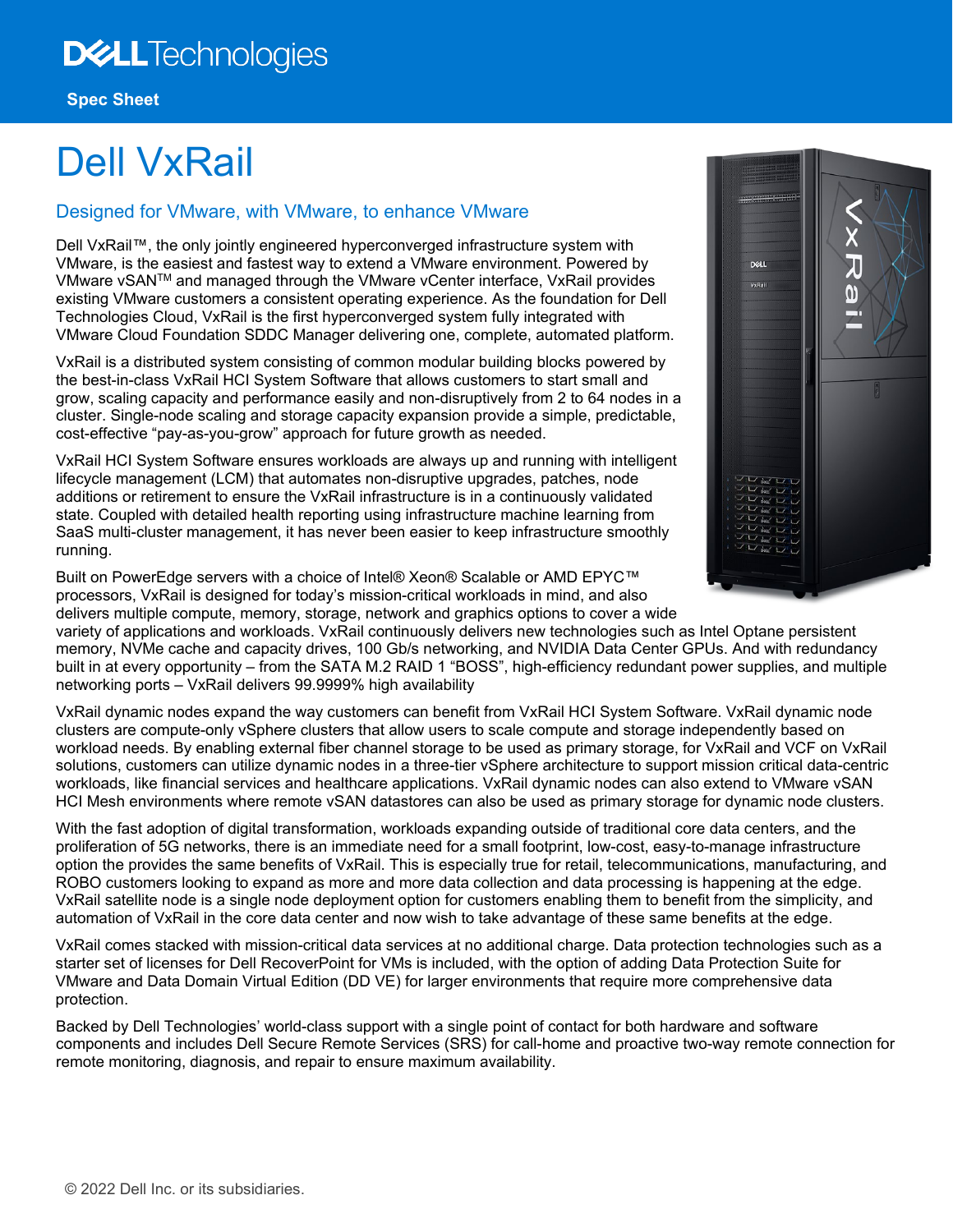#### **VxRail HCI Platforms**

Built on the latest Dell PowerEdge Servers, VxRail's broad portfolio provides the flexibility to choose the best platform to meet your performance, storage, graphics, IO, and cost requirements. No matter your workload, there's a VxRail platform to meet your needs.

**E Series**: Low profile, cost-effective, go "everywhere" platform. 1U platform with an all NVMe option and NVIDIA GPUs. Single or dual socket options powered by Intel Xeon or AMD EPYC™ processors. Ideal for remote, branch office, or edge locations where space is at a premium. Use cases include high performance computing (HPC), VDI, AI/ML, and in-memory databases.

**P Series**: Performance-intensive 2U platform configurable with dual or quad Intel Xeon Scalable processors, or a single AMD EPYC processor with up to 64 cores. Ideal for business-critical workloads requiring high performance. Use cases include in-memory intensive database applications such as SAP HANA, HPC and AI/ML.

**V Series**: Virtualization-extended 2U platform with GPU hardware for graphics-intensive desktops and graphicscompute workloads. Ideal for specialized use cases such as high-end 2D/3D visualization leveraging NVIDIA Data Center GPU cards. Use cases include VDI, AI/ML, large/complex CAD models, computer-aided engineering (CAE), seismic exploration, complex DCC effects, 3D medical imaging, photorealistic rendering, high end virtual science, and data analytics.

**D Series:** Durable, ruggedized, short-depth platform with a filtered bezel for dust resistance. Designed to withstand extreme conditions such as intense heat and cold, shock, vibration, dust, humidity, and EMI. Available in MIL-STD and DNV-GL Maritime certified configurations. Ideal for space-constrained, remote locations with extreme conditions. Use cases include mobile command centers, retail POS systems, video surveillance, and GPS mapping on the go.

**S Series**: Storage-dense 2U platform available as single or dual-socket with hybrid storage options to deliver a maximum capacity of 144 TB per node. Ideal for dense storage workloads whose storage capacity scales faster than CPU or memory. Use cases include demanding applications such as virtualized Microsoft SharePoint, Microsoft Exchange, big data, analytics, and video surveillance.

**G Series**: Compute-dense 2U/4-node platform available as single or dual-socket with up to 224 cores. Ideal for environments that require maximum processing power in small spaces. Use cases include processor-dense and general-purpose virtualized workloads.

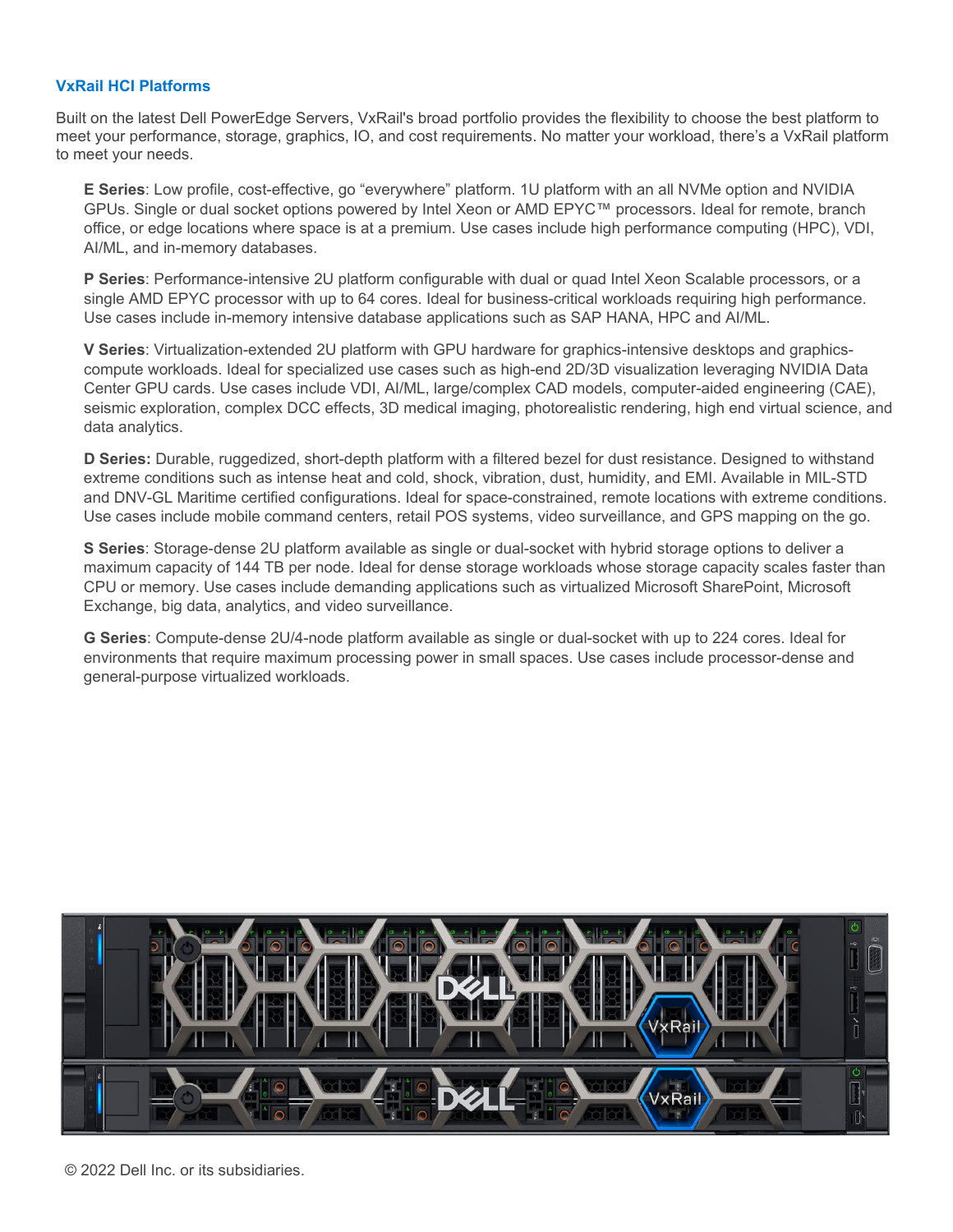| <b>Node</b>             | <b>E660</b>                                                                                   |                                          |                                              |
|-------------------------|-----------------------------------------------------------------------------------------------|------------------------------------------|----------------------------------------------|
| Chassis                 |                                                                                               | R650 with 10 x 2.5" drive bays           |                                              |
| <b>Type</b>             | All Flash                                                                                     | <b>Hybrid</b>                            | All NVMe                                     |
| <b>CPU</b>              |                                                                                               | Single or dual Intel Xeon Scalable Gen 3 | Dual Intel Xeon Scalable Gen 3               |
| <b>Memory</b>           |                                                                                               | 64 GB to 4096 GB                         | 128 GB to 4096 GB                            |
| Storage class<br>memory | 256 GB to 8192 GB<br>Intel Optane 200 Series                                                  |                                          | 256 GB to 8192 GB<br>Intel Optane 200 Series |
| Cache drives            | Up to 1600 GB SAS<br>400 or 800 GB Optane<br><b>1600 GB NVMe</b>                              |                                          | 400 or 800 GB Optane<br><b>1600 GB NVMe</b>  |
| Storage<br>capacity     | 61 TB SAS or<br>30 TB SATA                                                                    | 19 TB SAS                                | 123 TB                                       |
| Onboard<br>networking   | Dual or quad 25 GbE or<br>Dual or quad 10 GbE                                                 |                                          |                                              |
| Networking              | Up to 2x: Dual 100GbE or<br>Up to 3x: Dual or quad 25 GbE or<br>Up to 3x: Dual or quad 10 GbE |                                          |                                              |
| Fibre channel           | Up to 3x QLogic or Emulex dual port 16Gb / 32Gb HBA                                           |                                          |                                              |
| <b>GPU</b>              | Up to 2x NVIDIA Tesla T4                                                                      |                                          |                                              |

| <b>Node</b>             | <b>E665</b>                                                                      |                                                               |               |
|-------------------------|----------------------------------------------------------------------------------|---------------------------------------------------------------|---------------|
| Chassis                 | R6515 with 10 $\times$ 2.5" drive bays<br>R6515 with $8 \times 2.5$ " drive bays |                                                               |               |
| <b>Type</b>             | All NVMe                                                                         | All Flash                                                     | <b>Hybrid</b> |
| <b>CPU</b>              |                                                                                  | Single 2 <sup>nd</sup> or 3 <sup>rd</sup> Generation AMD EPYC |               |
| Memory                  |                                                                                  | 64 GB to 1024GB                                               |               |
| Storage class<br>memory | N/A                                                                              |                                                               |               |
| Cache drives            | 400 or 800 GB Optane<br><b>1600 GB NVMe</b>                                      | Up to 1600 GB SAS                                             |               |
| Storage<br>capacity     | Up to 123 TB                                                                     | Up to 46 TB SAS<br>Up to 23 TB SATA                           | Up to 14 TB   |
| Onboard<br>networking   | Dual 25 GbE or<br>Dual 10 GbE                                                    |                                                               |               |
| Networking              | Single: Dual 25 GbE or<br>Single: Dual 10 GbE                                    |                                                               |               |
| Fibre channel           | Single QLogic or Emulex dual port 16Gb / 32Gb HBA                                |                                                               |               |
| <b>GPU</b>              |                                                                                  | N/A                                                           |               |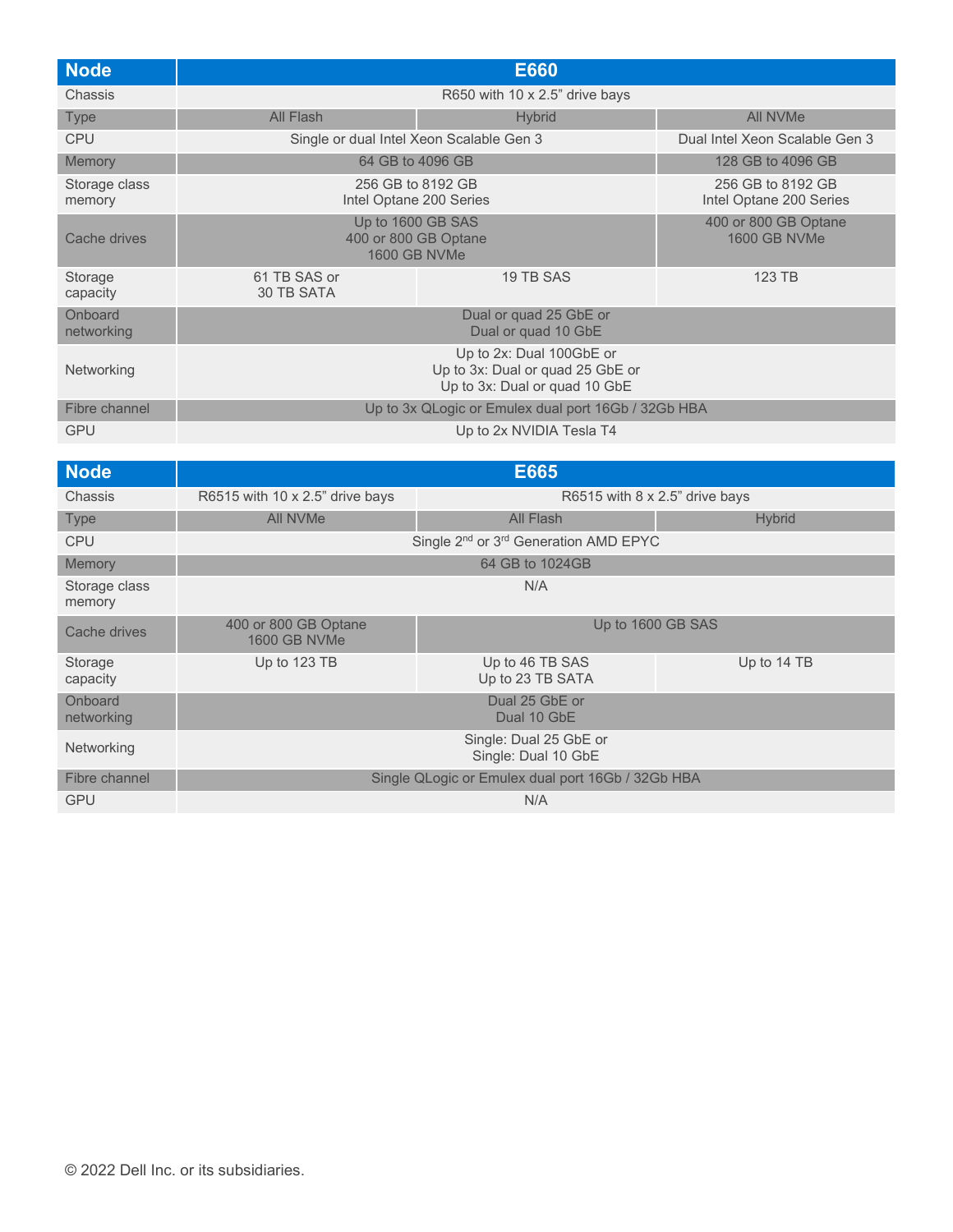| <b>Node</b>           | <b>P670</b>                                                                                   |                                                                                                 | <b>P580N</b>                                                                          |  |
|-----------------------|-----------------------------------------------------------------------------------------------|-------------------------------------------------------------------------------------------------|---------------------------------------------------------------------------------------|--|
| Chassis               | R750 with 28 x 2.5" drive bays                                                                | R750 with 24 x 2.5" drive bays                                                                  | R840 with 24 x 2.5" drive bays                                                        |  |
| <b>Type</b>           | All flash                                                                                     |                                                                                                 | <b>All NVMe</b>                                                                       |  |
| <b>CPU</b>            | Dual Intel Xeon Scalable Gen 3                                                                |                                                                                                 | Quad Intel Xeon Scalable Gen 2                                                        |  |
| Memory                |                                                                                               | 128 GB to 4096 GB                                                                               | 384 GB to 6144 GB                                                                     |  |
| Storage class         | 256 GB to 8192 GB                                                                             |                                                                                                 | 2048 GB to 12288 GB                                                                   |  |
| memory                |                                                                                               | Intel Optane 200 Series                                                                         | Intel Optane 100 Series                                                               |  |
| Cache drives          | Up to 1600 GB SAS<br>400 or 800 GB Optane<br><b>1600 GB NVMe</b>                              |                                                                                                 | 400 or 800 GB Optane<br><b>1600 GB NVMe</b>                                           |  |
| Storage<br>capacity   | 184 TB SAS                                                                                    | Up to 322 TB                                                                                    | Up to 306 TB                                                                          |  |
| Onboard<br>networking | Dual or guad 25 GbE or<br>Dual or quad 10 GbE                                                 |                                                                                                 | Dual 25 GbE or<br>Dual or quad 10 GbE                                                 |  |
| Networking            | Up to 2x: Dual 100GbE or<br>Up to 3x: Dual or quad 25 GbE or<br>Up to 3x: Dual or quad 10 GbE |                                                                                                 | Up to 2x: Dual 100GbE or<br>Up to 3x: Dual 25 GbE or<br>Up to 3x: Dual or quad 10 GbE |  |
| Fibre channel         | Up to 3x QLogic or Emulex dual port 16Gb / 32Gb HBA                                           |                                                                                                 | Up to 2x QLogic or Emulex dual<br>port 16Gb / 32Gb HBA                                |  |
| <b>GPU</b>            | N/A                                                                                           | Up to 2x NVIDIA A2 or<br>Up to 2x A100 or<br>Up to 2x A40 or<br>Up to 2x A30 or<br>Up to 2x A16 | Up to 2x NVIDIA Tesla M10***                                                          |  |
|                       |                                                                                               |                                                                                                 | ***M10 GPU limits system memory<br>to 1TB                                             |  |

| <b>Node</b>             | <b>P675</b>                                                                         |                                         |
|-------------------------|-------------------------------------------------------------------------------------|-----------------------------------------|
| Chassis                 | R7515 with 24 $\times$ 2.5" drive bays                                              |                                         |
| <b>Type</b>             | All NVMe                                                                            | All flash                               |
| <b>CPU</b>              | Single 2 <sup>nd</sup> or 3 <sup>rd</sup> Generation AMD EPYC                       |                                         |
| Memory                  | 64 GB to 2048 GB                                                                    |                                         |
| Storage class<br>memory | N/A                                                                                 |                                         |
| Cache                   | 400 or 800 GB Optane<br><b>1600 GB NVMe</b>                                         | Up to 1600 GB SAS                       |
| Storage<br>capacity     | Up to 307 TB                                                                        | Up to 153 TB SAS or<br>Up to 76 TB SATA |
| Onboard<br>networking   | Dual 25 GbE or<br>Dual 10 GbE                                                       |                                         |
| Networking              | Single: Dual 100GbE or<br>Up to 3x: Dual 25 GbE or<br>Up to 3x: Dual or quad 10 GbE |                                         |
| Fibre channel           | Up to 3x QLogic or Emulex dual port 16Gb / 32Gb HBA                                 |                                         |
|                         | Up to 2x NVIDIA Tesla T4 or                                                         |                                         |
| <b>GPU</b>              | Up to 2x NVIDIA A2 or<br>Single NVIDIA A16 or                                       |                                         |
|                         | Single NVIDIA A30                                                                   |                                         |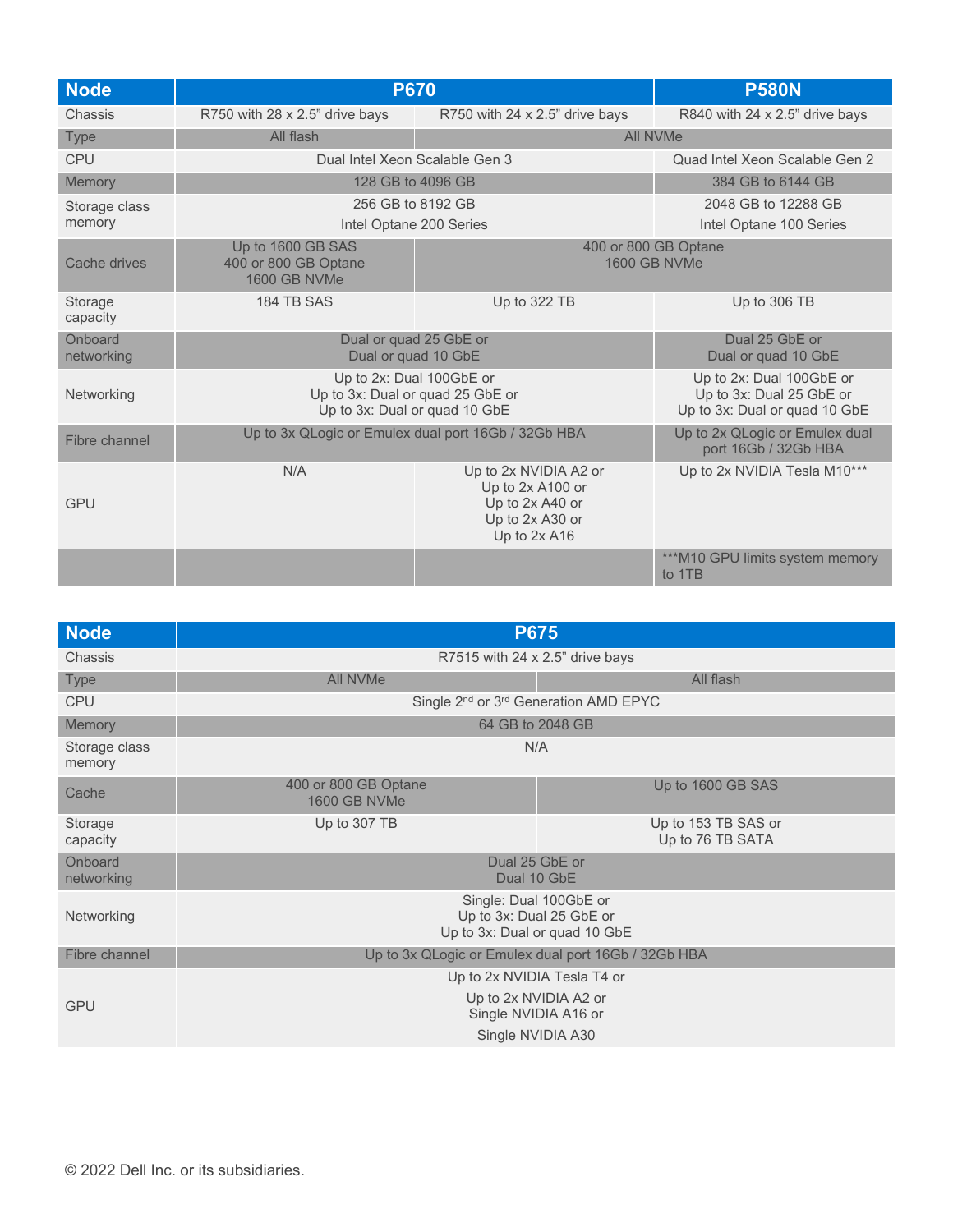| <b>Node</b>           | <b>V670</b>                                                                                                                                                             |
|-----------------------|-------------------------------------------------------------------------------------------------------------------------------------------------------------------------|
| Chassis               | R750 with 24 x 2.5" drive bays                                                                                                                                          |
| <b>Type</b>           | All flash                                                                                                                                                               |
| <b>CPU</b>            | Dual Intel Xeon Scalable Gen 3                                                                                                                                          |
| Memory                | 128 GB to 4096 GB                                                                                                                                                       |
| Storage class         | 256 GB to 8192 GB                                                                                                                                                       |
| memory                | Intel Optane 200 Series                                                                                                                                                 |
| Cache                 | 800 or 1600 GB SAS<br>400 or 800 GB Optane<br>1600 GB NVMe                                                                                                              |
| Storage<br>capacity   | 161 TB SAS                                                                                                                                                              |
| Onboard<br>networking | Dual or guad 25 GbE or<br>Dual or quad 10 GbE                                                                                                                           |
| Networking            | Up to 2x: Dual 100GbE or<br>Up to 3x: Dual or quad 25 GbE or<br>Up to 3x: Dual or quad 10 GbE                                                                           |
| Fibre channel         | Up to 3x QLogic or Emulex dual port 16Gb / 32Gb HBA                                                                                                                     |
| <b>GPU</b>            | Up to 6x NVIDIA Tesla T4 or<br>Up to 2x A100 40GB or 80GB or<br>Up to 2x A40 or<br>Up to 2x A30 or<br>Up to 2x A16 or<br>Up to 4x A2 or<br>Up to 2x NVIDIA Tesla M10*** |
|                       | ***M10 GPU limits system memory to 1TB                                                                                                                                  |

| <b>Node</b>             | <b>D560</b>                                           |                                                                        |
|-------------------------|-------------------------------------------------------|------------------------------------------------------------------------|
| Chassis                 |                                                       | XR2 with 8 x 2.5" drive bays                                           |
| <b>Type</b>             | All flash                                             | <b>Hybrid</b>                                                          |
| <b>CPU</b>              |                                                       | Single or dual Intel Xeon Scalable Gen 2                               |
| Memory                  | 64 GB to 1024 GB                                      |                                                                        |
| Storage class<br>memory | N/A                                                   |                                                                        |
| Cache drives            | Up to 1600 GB SAS                                     |                                                                        |
| Storage<br>capacity     | Up to 46 TB SAS or<br>Up to 23 TB SATA                | Up to 14 TB SAS                                                        |
| Onboard<br>networking   | Dual 25 GbE or<br>Dual 10 GbE                         |                                                                        |
| Networking              | Single: Dual 25 GbE or<br>Single: Dual or quad 10 GbE |                                                                        |
| Fibre channel           | N/A                                                   |                                                                        |
| <b>GPU</b>              | Single NVIDIA Tesla T4                                |                                                                        |
| <b>Certifications</b>   |                                                       | Available in MIL-STD-810G and DNV-GL Maritime certified configurations |
|                         |                                                       |                                                                        |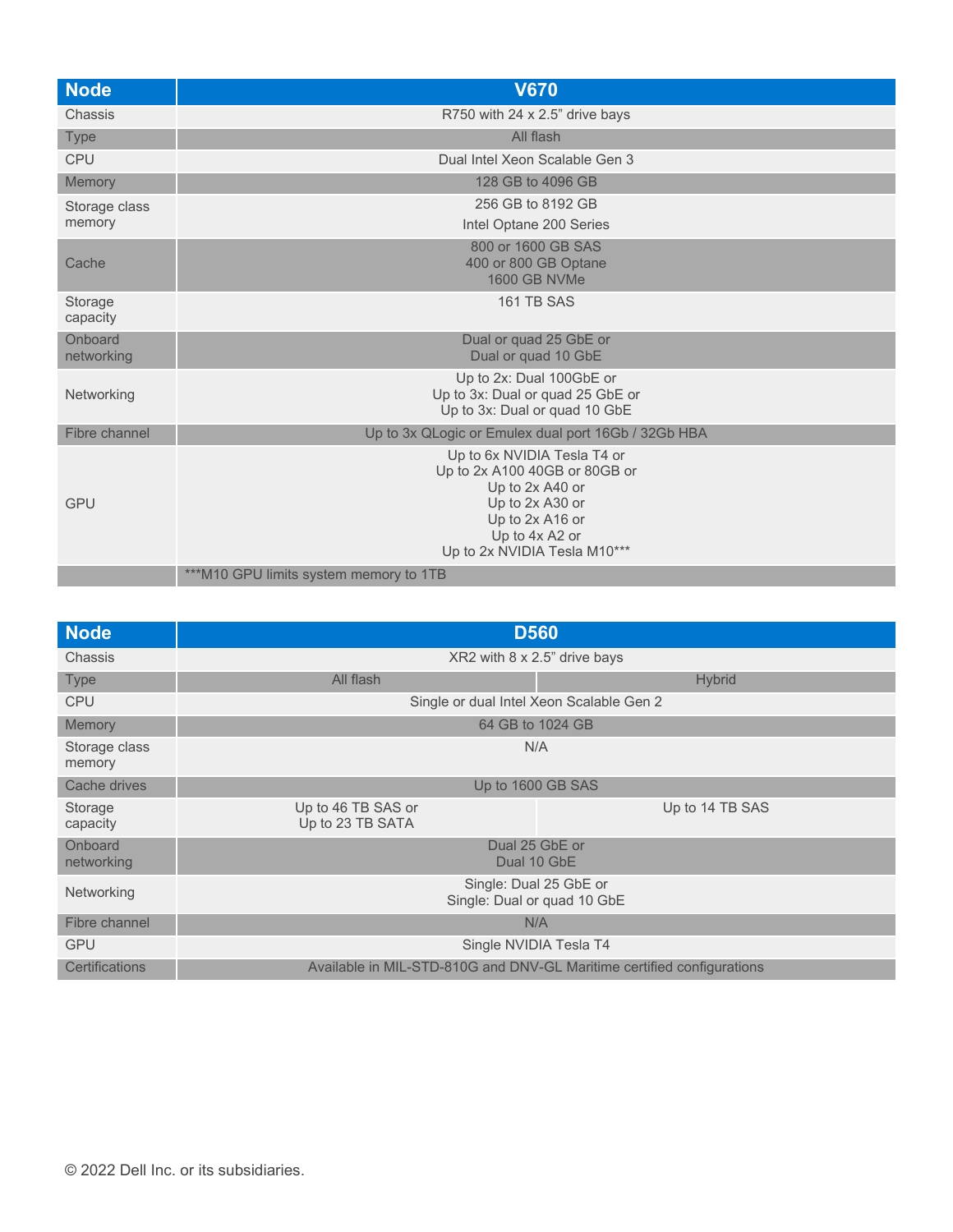| <b>Node</b>             | <b>S670</b>                                                                                   |
|-------------------------|-----------------------------------------------------------------------------------------------|
| Chassis                 | R750 with 12 x 3.5" front drive bays plus 4 x 2.5" rear drive bays                            |
| <b>Type</b>             | <b>Hybrid</b>                                                                                 |
| <b>CPU</b>              | Single or dual Intel Xeon Scalable Gen 3                                                      |
| Memory                  | 64 GB to 4096 GB                                                                              |
| Storage class<br>memory | N/A                                                                                           |
| Cache drives            | Up to 1600 GB SAS<br>400 or 800 GB Optane<br><b>1600 GB NVMe</b>                              |
| Storage<br>capacity     | Up to 144 TB NL SAS                                                                           |
| Onboard<br>networking   | Dual or quad 25 GbE or<br>Dual or quad 10 GbE                                                 |
| Networking              | Up to 2x: Dual 100GbE or<br>Up to 3x: Dual or quad 25 GbE or<br>Up to 3x: Dual or quad 10 GbE |
| Fibre channel           | Up to 3x QLogic or Emulex dual port 16Gb / 32Gb HBA                                           |
| <b>GPU</b>              | N/A                                                                                           |

| <b>Node</b>             | G560                                                                            |                                                                 |
|-------------------------|---------------------------------------------------------------------------------|-----------------------------------------------------------------|
| Chassis                 |                                                                                 | C6400 with up to four C6420 sleds each with 6 x 2.5" drive bays |
| <b>Type</b>             | All flash                                                                       | <b>Hybrid</b>                                                   |
| <b>CPU</b>              | Single or dual Intel Xeon Scalable Gen 2                                        |                                                                 |
| Memory                  |                                                                                 | 64 GB to 2048 GB                                                |
| Storage class<br>memory | N/A                                                                             |                                                                 |
| Cache drives            | Up to 800 GB Optane<br>Up to 1600 GB NVMe<br>Up to 1600 GB SAS                  | Up to 1600 GB SAS                                               |
| Storage<br>capacity     | Up to 38 TB SAS or<br>Up to 19 TB SATA                                          | Up to 12 TB SAS                                                 |
| Onboard<br>networking   | Dual 10 GbE                                                                     |                                                                 |
| Networking              | Single: Dual 100GbE or<br>Single: Dual 25 GbE or<br>Single: Dual or quad 10 GbE |                                                                 |
| Fibre channel           | N/A                                                                             |                                                                 |
| <b>GPU</b>              | N/A                                                                             |                                                                 |

## **Specifications and dimensions**

| VxRail Owner's Manuals and<br><b>Technical Specifications</b> | VxRail E660, E660F and E660N Technical Specifications<br>VxRail P670F, V670F and S670 Technical Specifications<br>VxRail E665, E665F and E665N Technical Specifications<br>VxRail P675F and P675N Technical Specifications<br>VxRail D560 and D560F Technical Specifications<br><b>VxRail P580N Series Owner's Manual</b><br>VxRail G560 and G560F Owner's Manual |
|---------------------------------------------------------------|-------------------------------------------------------------------------------------------------------------------------------------------------------------------------------------------------------------------------------------------------------------------------------------------------------------------------------------------------------------------|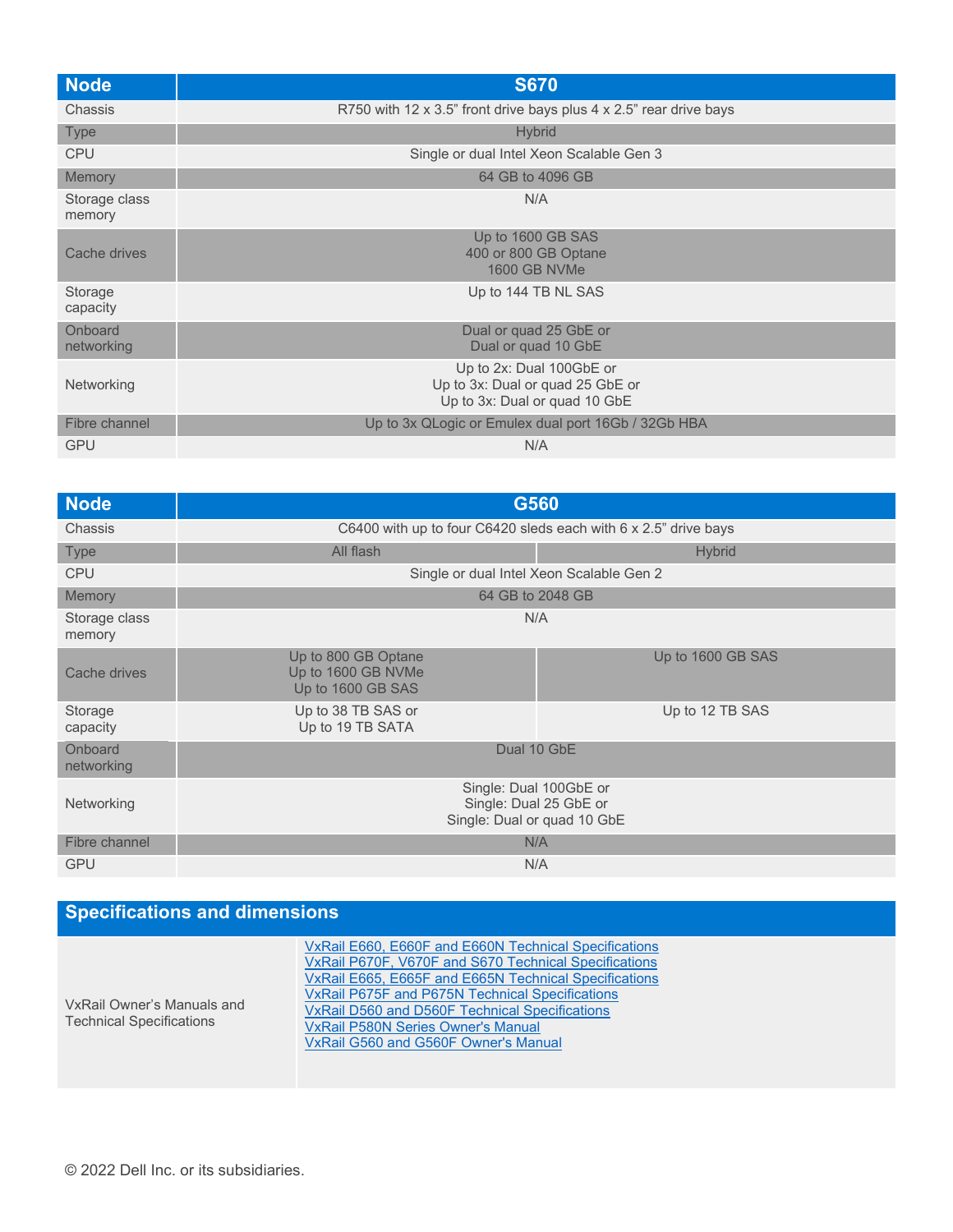## **VxRail dynamic nodes**

Built on Dell PowerEdge Servers, VxRail dynamic nodes bring all the benefits of VxRail HCI System Software but with a choice of external storage options. Choose from Dell PowerFlex, PowerStore-T, PowerMax, or Unity XT. Delivering storage data services; data reduction, SRDF, and metro node. Alternatively leverage existing VxRail storage capacity via VMware vSAN HCI Mesh.

| <b>Node</b>             | <b>E660F</b>                                                                                  | <b>P670F</b>                  | <b>V670F</b>                                                                                                                                                            |  |
|-------------------------|-----------------------------------------------------------------------------------------------|-------------------------------|-------------------------------------------------------------------------------------------------------------------------------------------------------------------------|--|
| Chassis                 | R650                                                                                          |                               | R750                                                                                                                                                                    |  |
| <b>CPU</b>              | Single or dual Intel Xeon Scalable Gen 3                                                      |                               | Dual Intel Xeon Scalable Gen 3                                                                                                                                          |  |
| Memory                  | 128 GB to 4096 GB                                                                             |                               | 128 GB to 4096 GB                                                                                                                                                       |  |
| Storage class<br>memory | 256 GB to 8192 GB<br>Intel Optane 200 Series                                                  |                               | N/A                                                                                                                                                                     |  |
| Storage<br>capacity     |                                                                                               | N/A external storage required |                                                                                                                                                                         |  |
| Onboard<br>networking   | Dual or quad 25 GbE or<br>Dual or quad 10 GbE                                                 |                               |                                                                                                                                                                         |  |
| Networking              | Up to 2x: Dual 100GbE or<br>Up to 3x: Dual or quad 25 GbE or<br>Up to 3x: Dual or quad 10 GbE |                               |                                                                                                                                                                         |  |
| Fibre channel           | QLogic or Emulex dual port 16Gb / 32Gb HBA                                                    |                               |                                                                                                                                                                         |  |
| <b>GPU</b>              | Up to 2x NVIDIA Tesla T4                                                                      | N/A                           | Up to 6x NVIDIA Tesla T4 or<br>Up to 2x A100 40GB or 80GB or<br>Up to 2x A40 or<br>Up to 2x A30 or<br>Up to 2x A16 or<br>Up to 4x A2 or<br>Up to 2x NVIDIA Tesla M10*** |  |
|                         |                                                                                               |                               | ***M10 GPU limits system memory<br>to 1TB                                                                                                                               |  |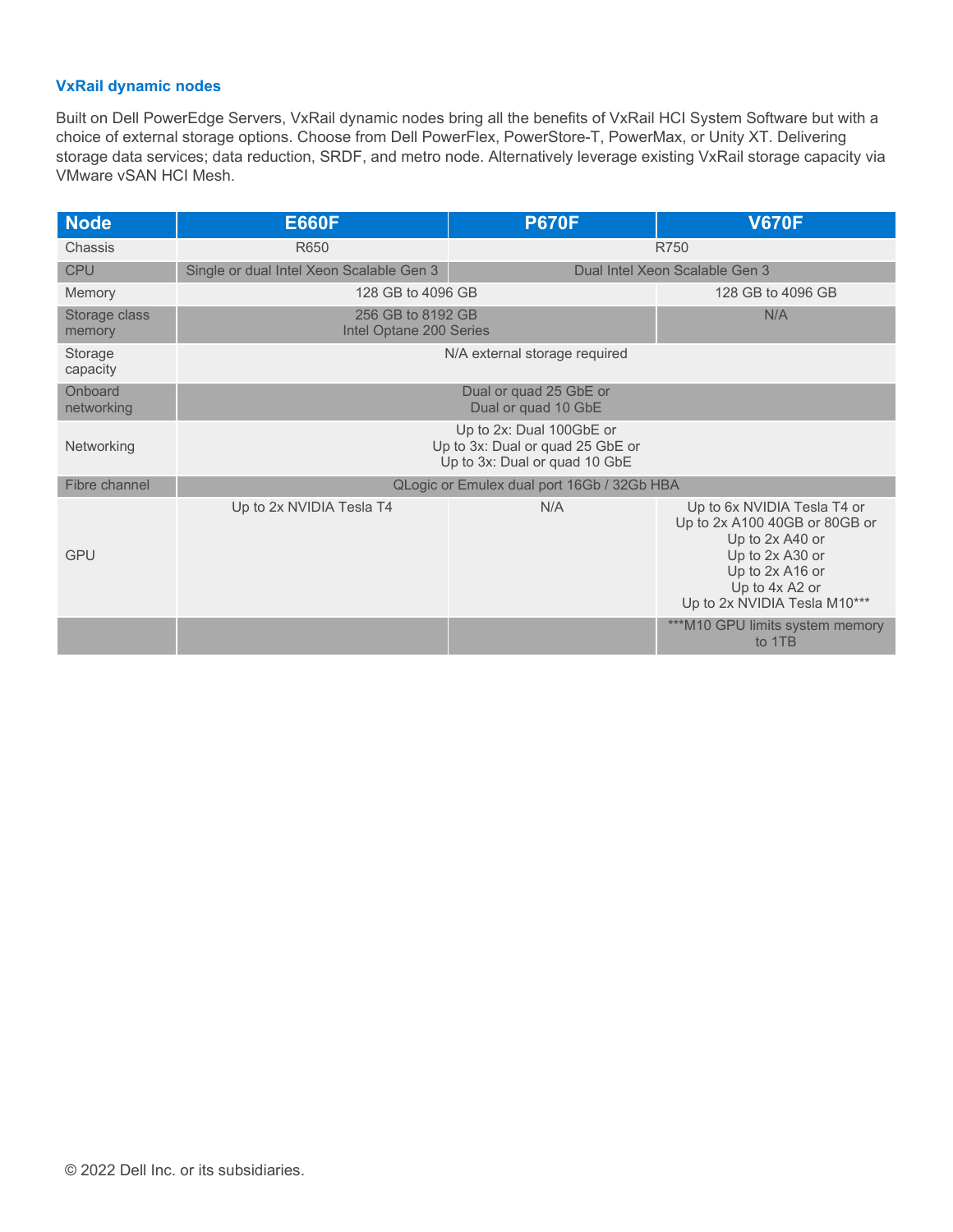### **VxRail satellite nodes**

VxRail satellite nodes enable customers to implement a low-cost single node option and benefit from the same VxRail automation, testing and optimization, unique lifecycle management, and deep VMware integration increasing operational efficiencies and standardization across edge locations, without the use of vSAN.

| <b>Node</b>               | <b>E660</b>                                                                                   | <b>E660F</b>                                          | <b>V670F</b>                                                                                                                                          |
|---------------------------|-----------------------------------------------------------------------------------------------|-------------------------------------------------------|-------------------------------------------------------------------------------------------------------------------------------------------------------|
| Chassis                   | R650 with 10 x 2.5" drive bays                                                                |                                                       | with $24 \times 2.5$ " drive bays                                                                                                                     |
| <b>Type</b>               | <b>Hybrid</b>                                                                                 | All flash                                             |                                                                                                                                                       |
| <b>CPU</b>                |                                                                                               | Single or dual Intel Xeon Scalable Gen 3              | Dual Intel Xeon Scalable Gen 3                                                                                                                        |
| Memory                    | 64 GB to 4096 GB                                                                              |                                                       | 128 GB to 4096 GB                                                                                                                                     |
| Storage class<br>memory   |                                                                                               | 256 GB to 8192 GB<br>Intel Optane 200 Series          |                                                                                                                                                       |
| Storage<br>controller     |                                                                                               | HBA355i or<br>PERC H755 with RAID 1, 5, 6, 10, 50, 60 |                                                                                                                                                       |
| Local storage<br>capacity | SAS HDD 24 TB                                                                                 | SAS SSD 76 TB                                         | SAS SSD 184 TB                                                                                                                                        |
| Onboard<br>networking     | Dual or quad 25 GbE or<br>Dual or quad 10 GbE                                                 |                                                       |                                                                                                                                                       |
| Networking                | Up to 2x: Dual 100GbE or<br>Up to 3x: Dual or quad 25 GbE or<br>Up to 3x: Dual or quad 10 GbE |                                                       |                                                                                                                                                       |
| Fibre channel             | QLogic or Emulex dual port 16Gb / 32Gb HBA                                                    |                                                       |                                                                                                                                                       |
| <b>GPU</b>                |                                                                                               | Up to 2x NVIDIA Tesla T4                              | Up to 6x NVIDIA Tesla T4 or<br>Up to 2x A100 40GB or 80GB or<br>Up to 2x A40 or<br>Up to 2x A30 or<br>Up to 2x A16 or<br>Up to 2x NVIDIA Tesla M10*** |
|                           |                                                                                               |                                                       | ***M10 GPU limits system memory<br>to 1TB                                                                                                             |